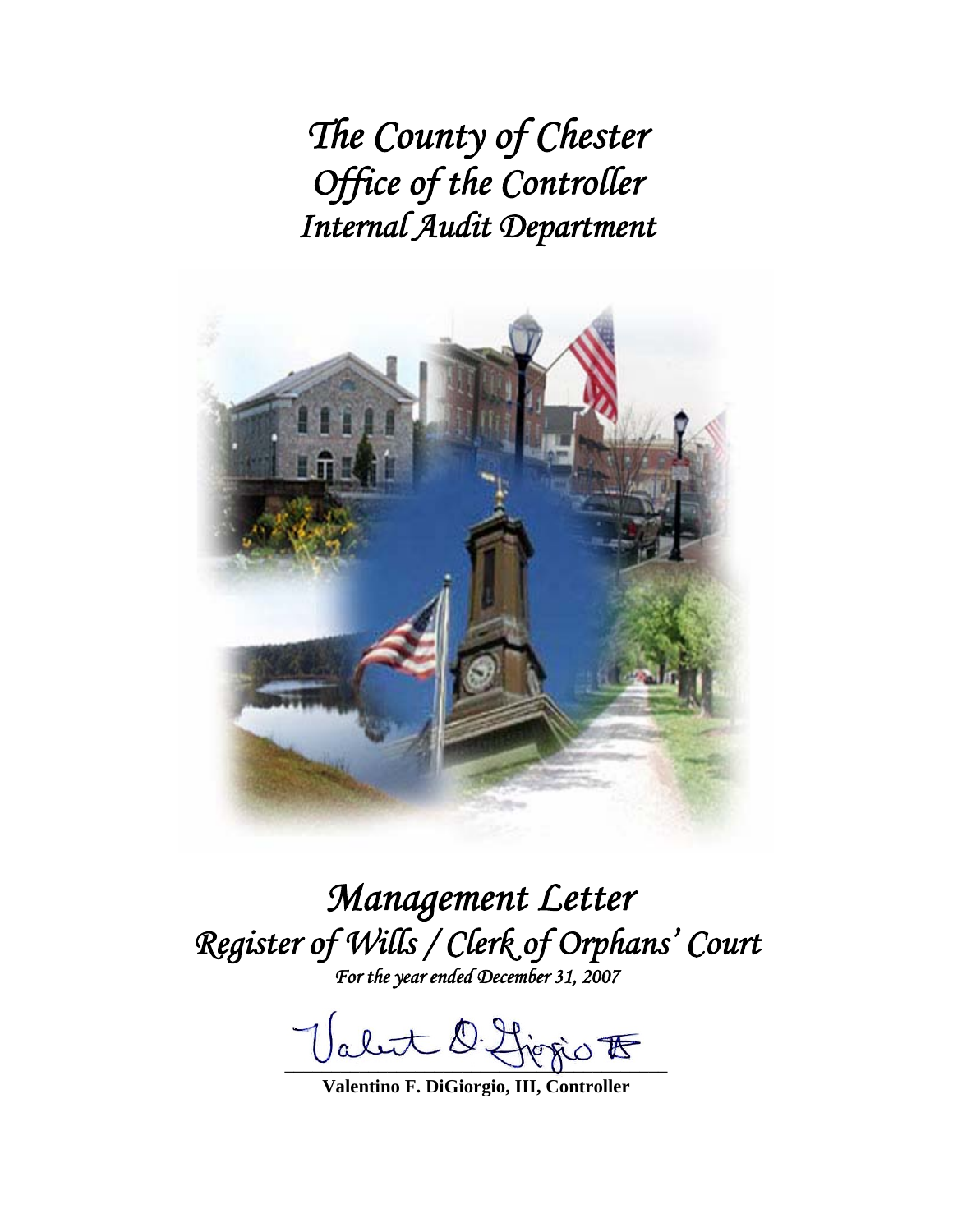## **To: Paula Gowen, Register of Wills/Clerk of the Orphans' Court**

## *Introduction*

On April 7, 2008, Internal Audit completed an audit of the *Office of the Register of Wills/Clerk of the Orphans' Court (Register).* Robert Pinkos, CIA, was the auditor-in-charge. Internal Audit is required by the Pennsylvania County Code to review county offices annually to ensure compliance with policies and procedures and to assess their overall internal control structure. The scope of our audit included a review of the following:

- Cash and Petty Cash
- Court Ordered Escrow Accounts
- $\blacksquare$  Liabilities
- Cash Receipts
- **Manual Receipts**
- Inheritance Tax Receipts
- Cash Disbursements
- Voided Transactions.

#### *Executive Summary*

The management and staff of the *Register* are in all material respects, in compliance with policies and procedures imposed by the County of Chester and by the *Register*. No incidents of internal control weaknesses or non-compliance were noted during the audit.

The management and staff of the *Register* should be commended for their dedication to excellence. The Internal Audit Department offers its compliments to an extremely knowledgeable and well-trained staff.

Internal Audit would like to thank the management and staff of the *Register* for their cooperation and assistance during the course of this audit. Please feel free to contact our office at (610) 344- 5906 should you have any questions or concerns.